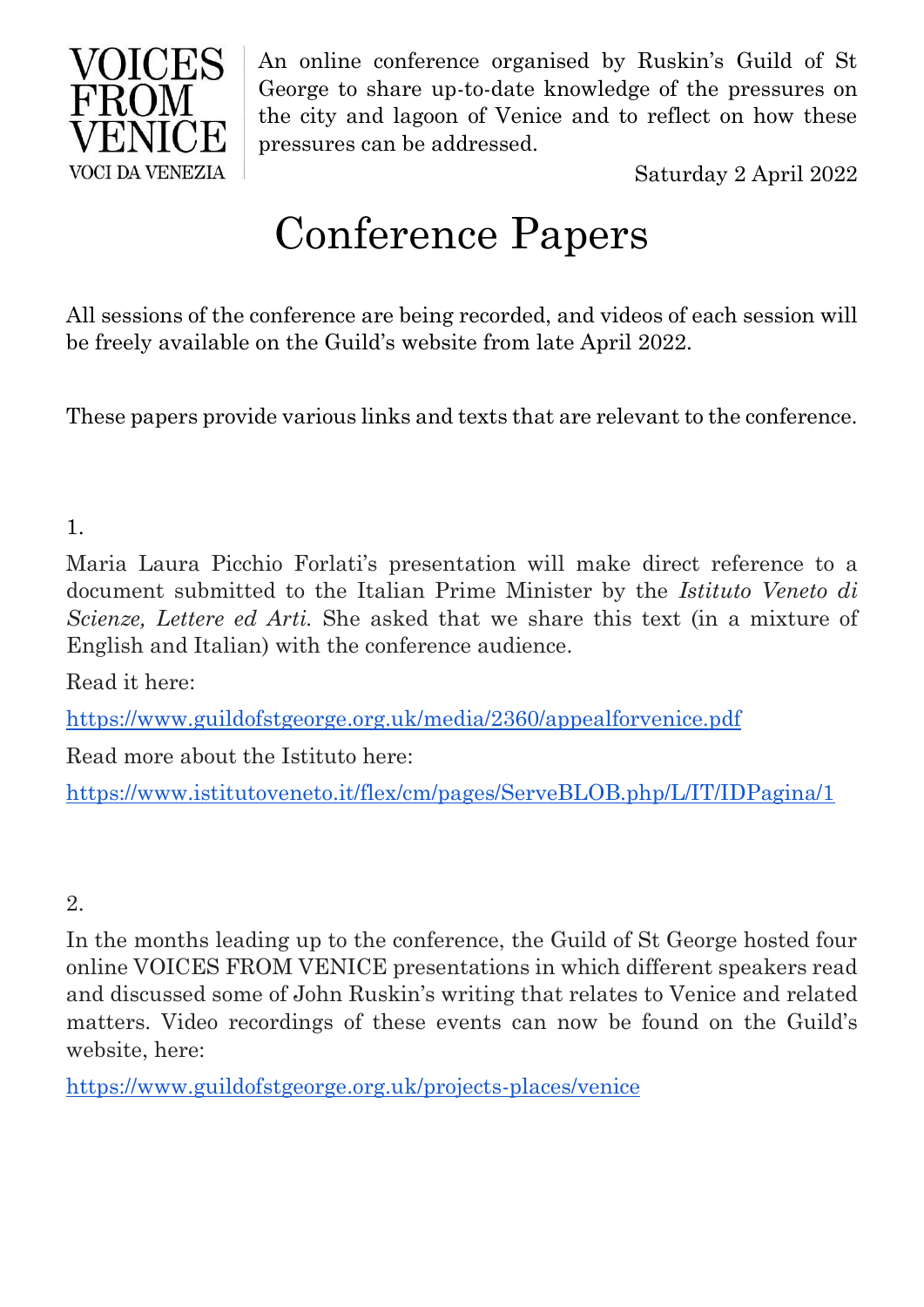3.

We recommend the overview of the European Cultural Heritage Summit held at the Fondazione Cini, San Giorgio Maggiore, Venice, on 22nd September 2021, written by Deborah Howard for *Venice in Peril's* winter newsletter (pages 4-5).

[https://www.veniceinperil.org/wp/wp](https://www.veniceinperil.org/wp/wp-content/uploads/2021/03/Newsletter_Winter_2021_Webbooklet-1.pdf)[content/uploads/2021/03/Newsletter\\_Winter\\_2021\\_Webbooklet-1.pdf](https://www.veniceinperil.org/wp/wp-content/uploads/2021/03/Newsletter_Winter_2021_Webbooklet-1.pdf)

# 4.

If you would like to become more familiar with John Ruskin's writing on Venice, you can access his text of *The Stones of Venice* in the complete Library Edition offered digitally by The Ruskin, Lancaster University, here:

[https://www.lancaster.ac.uk/media/lancaster-university/content](https://www.lancaster.ac.uk/media/lancaster-university/content-assets/documents/ruskin/9-11StonesofVenice.pdf)[assets/documents/ruskin/9-11StonesofVenice.pdf](https://www.lancaster.ac.uk/media/lancaster-university/content-assets/documents/ruskin/9-11StonesofVenice.pdf)

You can also find a recent reading, in 20 episodes, of *The Stones of Venice*, selected, introduced and read by Robert Hewison, here:

<http://ruskinto-day.org/the-stones-of-venice/>

### **5.**

Please find below the English text of the presentation being given in Italian by Graziella Giusto during the VOICES FROM VENICE conference.

### **MY VOICE FOR VENICE - Graziella Giusto**

- I am a voice from Venice, I'm here to tell you about my being a Venetian on the mainland during the "lockdown", when you couldn't move more than 200 metres from home and Venice was so far away at that moment, it was 35 kilometres and so absurdly far!
- But how could I tell about her with my art, how could I design my jewels dedicated to her by having her photos tell me the details of her … I am not sure what this means.
- The absence of everything, even knowing that I could take a train and go, yet the trains were so sparse and the silence so strong that when I heard one pass through the nearby station of my city I had a thrill, a feeling of freedom for a second, in silence and fear I remembered moments of having a happy heart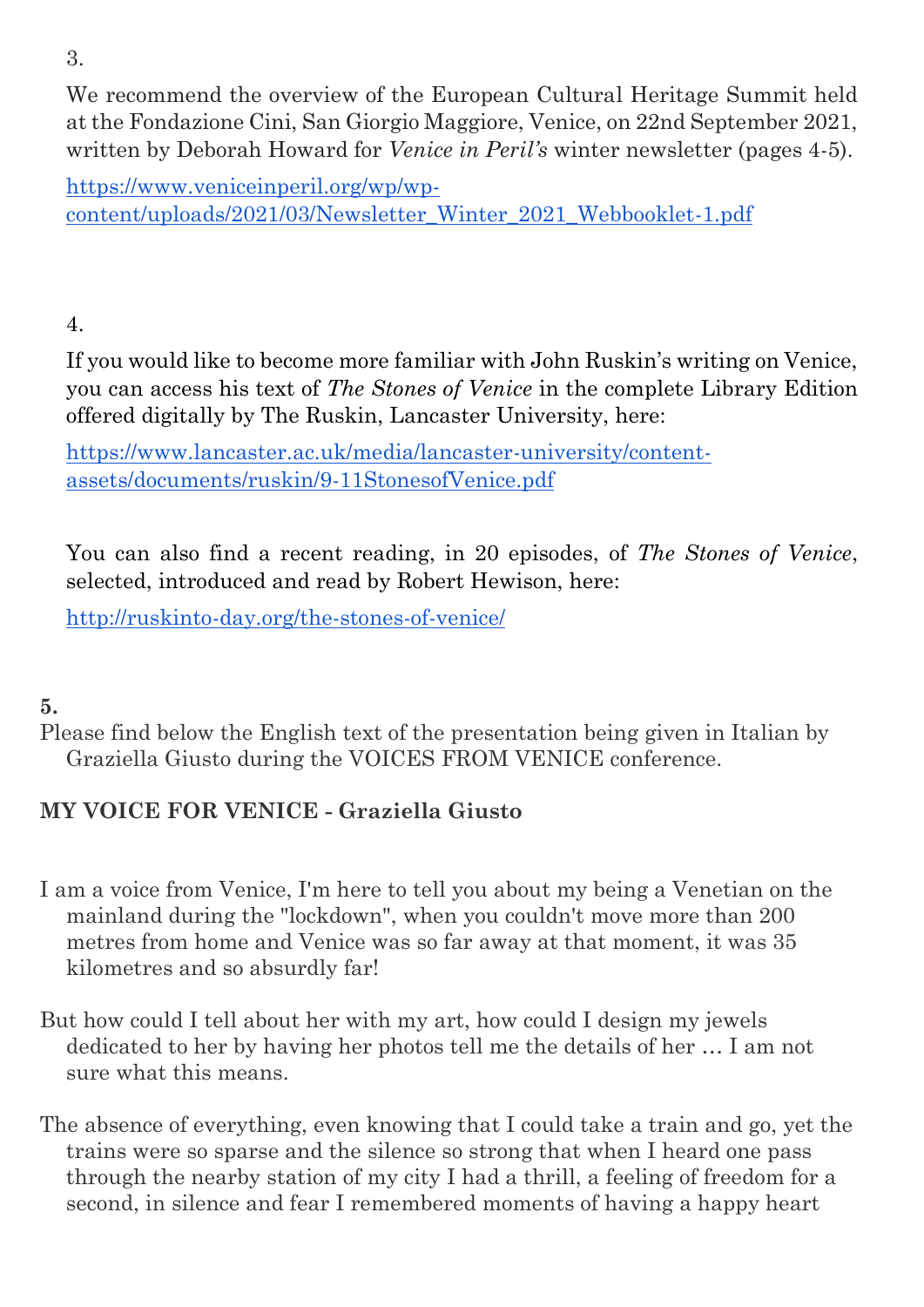and then I moved on to remembering, I thought about when I would see her again ... and even if I would see her again!

- Then, as if to "review" in my mind, as if it were in a poem, I saw its walls, its waters and then one day I imagined myself flying above you, no-one would ever stop a bird, no-one would ever look where it came from and where it went, free above the canals, above the roofs, touching bell towers and chimneys… FREE.
- Just in that period I became more fond of Ruskin and "The Stones of Venice", having that book so full of sketches and thoughts, has always helped me in the realisation of my jewels, which more and more often imitate Venetian buildings but now I tried more, incredibly feeling the writer's emotion and putting it next to mine, and inside me I thought what would Ruskin say to see Venice like this? Recently the high water "Acqua Granda", as we call it, had raped her and now an epidemic was giving her another hard blow ... reading, learning, however, made me think I could be useful to her one day and with a broken heart I hoped in one of its rebirths, Venice has been reborn many times like the Phoenix from its ashes, perhaps I too could have contributed with a small seed, with small things that do great things if there are many together! Yes, I wanted to be there to contribute, thinking about this I felt a rare sense of well-being that led me to positivity, to plan for the future, her future and mine… together… but how?
- For this reason when, in April of that year, I was asked to contribute a chapter in the book "Venice Rising, Acqua Granda, Pandemic Rebirth" edited by Kathleen González, whose proceeds from sales went to associations that work for the well-being of Venice, I felt like one of those seeds and I immediately accepted to write a chapter about Venice ... a book with a title that included the word "rebirth" and support for those associations I wanted to be there, and I had no doubts about what to write because of what I was living, my dreams of returning; and my feelings were experienced in dreams so clearly that it really seemed that everything had happened to me, that I imagined flight over the Grand Canal to its end, admiring palaces and churches, and then in Piazza San Marco, the Basilica, hearing the bells in celebration ... and so I flew, I flew to my Venice and between the pages of that chapter knowing that this was a beginning, to do something for her.
- The restrictions caused by the pandemic were finally improving, we could start moving, that announcement was sealed by a big rainbow, I will always remember it, it was April 29, 2020, I went out on the terrace under the very fine droplets of rain, hood raised up, I photographed it as much as I could, trying to get around chimneys and roofs… it was a divine sign I thought to myself, soon that same rainbow photographed in Venice would go around the world becoming the symbol of rebirth.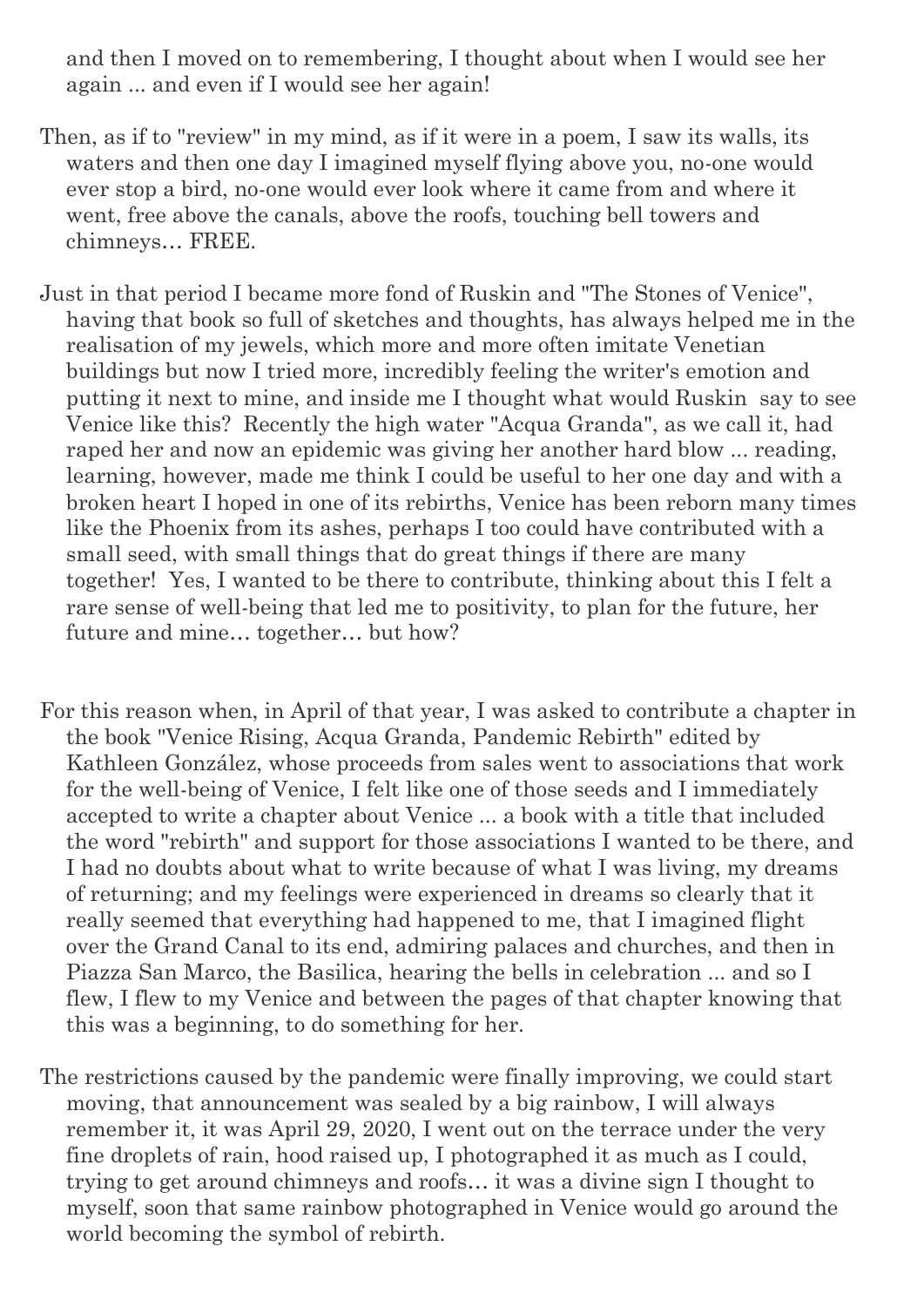I still remember the first trip to her, I was still so afraid but I could not stop, what a thrill, she was there and she was even more beautiful, she smelled of salt and loneliness, not of destruction but of rebirth and inside me the words resounded that I have always repeated and that close my chapter in the book Venice Rising:

"VENICE IS NOT DEAD, VENICE IS RESTING"

- My artist friends were no longer there, they had lost everything, first with the "granda" high water, some lost their shops with the precious materials, others lost their works, others, Venetians by adoption, returned to their homeland, now with the closures , restrictions, not being able to exhibit, work, sell, even the last of them who lasted the longest had to abandon his dreams, and with them I had lost all the artistic and social possibilities of expression through my creations, my jewels that spoke only of Venice had now become silent, far from you and even the most interesting work would have remained invisible! But the will-power, positivity and resilience that distinguish me brought me more and more into thinking of having my artistic studio in Venice, creating there, exhibiting there, it's true everyone else was closed but I wanted to open, work for her and with her, being surrounded by someone like me and spending hours talking in front of a painting or a statue, even looking at a brick wall, crumbling for others but a source of inspiration for me ... working, creating objects , create events to bring together people who would have come from afar, have a special kind of tourism with clear goals: art, above all art, respect and love for Venice. Meanwhile the weeks went by and art was reopening to the world with difficulty, but in September 2020 one event took me in a leap beyond desires, where there are those who are about to be realised, a word has lit a fire, a couple of Venetian artist friends, with the same ideas as were on my mind, they told me that they saw a sign posted on a window saying "surrender warehouse" (this is how the rooms on the ground floor of buildings for residential use are defined in Venice, once used as a warehouse for goods) a spark made me ignite my heart, head, soul…. I ran to see ...
- It was not the predestined place but the spark and the beginning of a great search!
- In August 2021, I have a key in my hand, the door is green and corresponds to Cannaregio's 4248, there is a lot to do to fix it but I'm in no hurry now, my instructions for the company that deals with the "Building Renovation" are mandatory: nothing is touched that has to do with its past and at least two walls must remain uncovered, bare stone, no matter if they are beautiful or damaged, for me it is important that they are stones, stones of Venice, and when I will feel the need, when I am lacking in energy, I will rest my hand or I will look at the cracks, I will dream of the past making conjectures of discord heard and scenes seen, all absorbed in those red bricks and infinite dust. It will become my studio, and an "open" atelier, mine and for those who, without